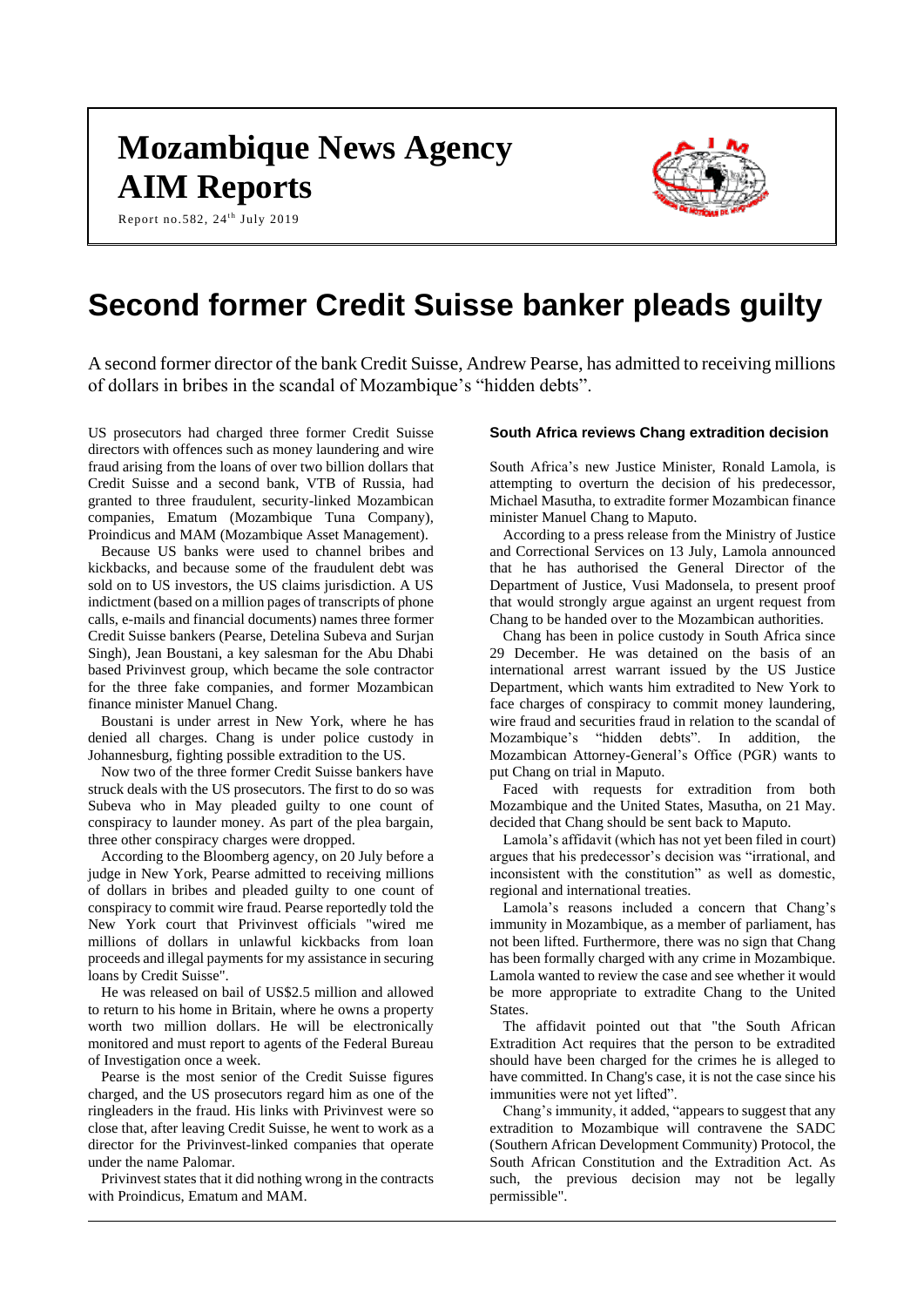## **Water crisis hits Tete city**

Residents of the western city of Tete have been deprived of piped water, particularly in the outlying neighbourhoods, because of maintenance work on the pipes undertaken by the government's Water Supply Investment and Assets Fund (FIPAG).

The initial promise was that the interruption in supply would be for a very short period, but the reality is that parts of the city have been without their normal water supply for a week, much to the anger of Tete citizens.

The result is that many households are walking down to the Zambezi River to fetch their water, which exposes them to possible attack by crocodiles. Another alternative consists of the traditional wells in the Nhartanda Valley. But these too are risky, since the water is untreated and poses a threat to public health.

A FIPAG statement of 18 July assured the public that "FIPAG technical staff are on the ground, in order to restore normal supplies of water to the neighbourhoods affected as quickly as possible".

#### **Renamo corrects police list**

President Filipe Nyusi announced on 19 July that the main opposition party, Renamo, has delivered a corrected list of the officers it wants to see integrated into the police force.

Speaking at a rally in Mulotana locality, in Boane district, Maputo province, President Nyusi said the new Renamo list includes men currently living in the bush in the main Renamo base, in the central district of Gorongosa.

The government rejected the previous list of ten Renamo officers to be given senior positions in the police force because they were people who had already served in the armed forces (FADM) and were now demobilised or retired. According to President Nyusi, this violated the agreement between the government and Renamo, under which it was people currently serving in the Renamo militia who should be given police jobs.

President Nyusi said the government will now assess the new list submitted by Renamo. "But in itself, the delivery of the list is advantageous", he added.

Including Renamo officers in the defence and security forces is a key step towards the disbanding and disarming of the Renamo militia, which the government hopes to complete by the end of August.

#### **President calls for end to bush fires**

President Filipe Nyusi on 17 July urged residents of Ponta do Ouro, in the southernmost district of Matutuine, to avoid starting uncontrolled bush fires, which threaten to destroy wildlife and also endanger investment in tourism.

Addressing residents of Ponta do Ouro, President Nyusi said Matutuine is rich in tourism potential, notably because it contains the Maputo Special Reserve with a wide variety of wildlife.

But the president noted that when he travelled past the reserve on his way to Ponta do Ouro, he saw that vast areas of land, which should be covered in vegetation, had been devoured by fires set by local people. Such fires are sometimes set to clear land for agriculture, and sometimes by poachers to drive animals, such as bush rats, regarded as a delicacy, into the open.

The bush fires "are a crime and a disgrace for this district", declared President Nyusi. The fires devour the plants on which the animals of the reserve depend. He urged his audience to understand that the wildlife "is ours and we have to value it".

He contrasted these fires with the conservation efforts in the Niassa Reserve, in the far north of Mozambique, where more than a year has passed without a single elephant being poached, due to the efforts of the game wardens and of units of the defence and security forces. "But here, in Matutuine district, we burn the homes of the animals in order to hunt bush rats. Where are the animals going to stay?", asked the President.

The President warned that animals driven out of their normal habitat by fire may invade the local farmers' fields of maize and cassava, looking for something to eat. He added that the indiscriminate removal of trees has an impact on climate change. Without vegetation cover, soils are prone to drought, leaving people with inadequate access to water. He urged local and community leaders to mobilise people in the villages and localities to stop the practice of bush fires. Otherwise, tourists and investors will be driven away because nobody will invest in a place where everything may go up in flames the following day.

### **Logistical poles for agriculture in Nampula**

The authorities in the northern province of Nampula intend this year to open seven "logistical poles" to provide integrated assistance to producers throughout the agricultural production value chain.

These poles will provide services of technical assistance, storage and processing intended for producers and traders in each of the seven areas, announced the Provincial Director of Agriculture, Jaime Chissico, on 16 July, during a seminar organised by the Mozambique Merchandise Exchange (BMM).

Chissico believed that this action of the BMM has a direct influence on the good performance of the agricultural sector. "There are clear lessons from how the BMM works", he said, "and replicating this for thousands of producers and traders provides them with more of a basis to facilitate marketing their products".

Chissico added that the recent agricultural campaigns in Nampula had produced excellent results. The production of food and cash crops had risen from six million tonnes in 2015 to over ten million tonnes in the 2018-19 agricultural year. But there were still challenges in producing enough vegetables to meet demand.

"Our challenge is centred on producing vegetables so that production rises from 256,000 to 420,000 tonnes a year", said Chissico. "However, we are self-sufficient in onions, as well as in root crops, producing over eight million tonnes of cassava and sweet potatoes". He added that Nampula is also self-sufficient in grain, producing about 970,000 tonnes a year, as well as in pulses with a production of over 550,000 tonnes a year.

The key cash crop in the province is cashew nuts. Nampula is the province with the largest cashew harvest in the country and the amount has been rising since 2015. "In 2015 38,000 tonnes of cashew nuts were marketed in Nampula", said Chissico, "but in this campaign, the figure is 70,000 tonnes".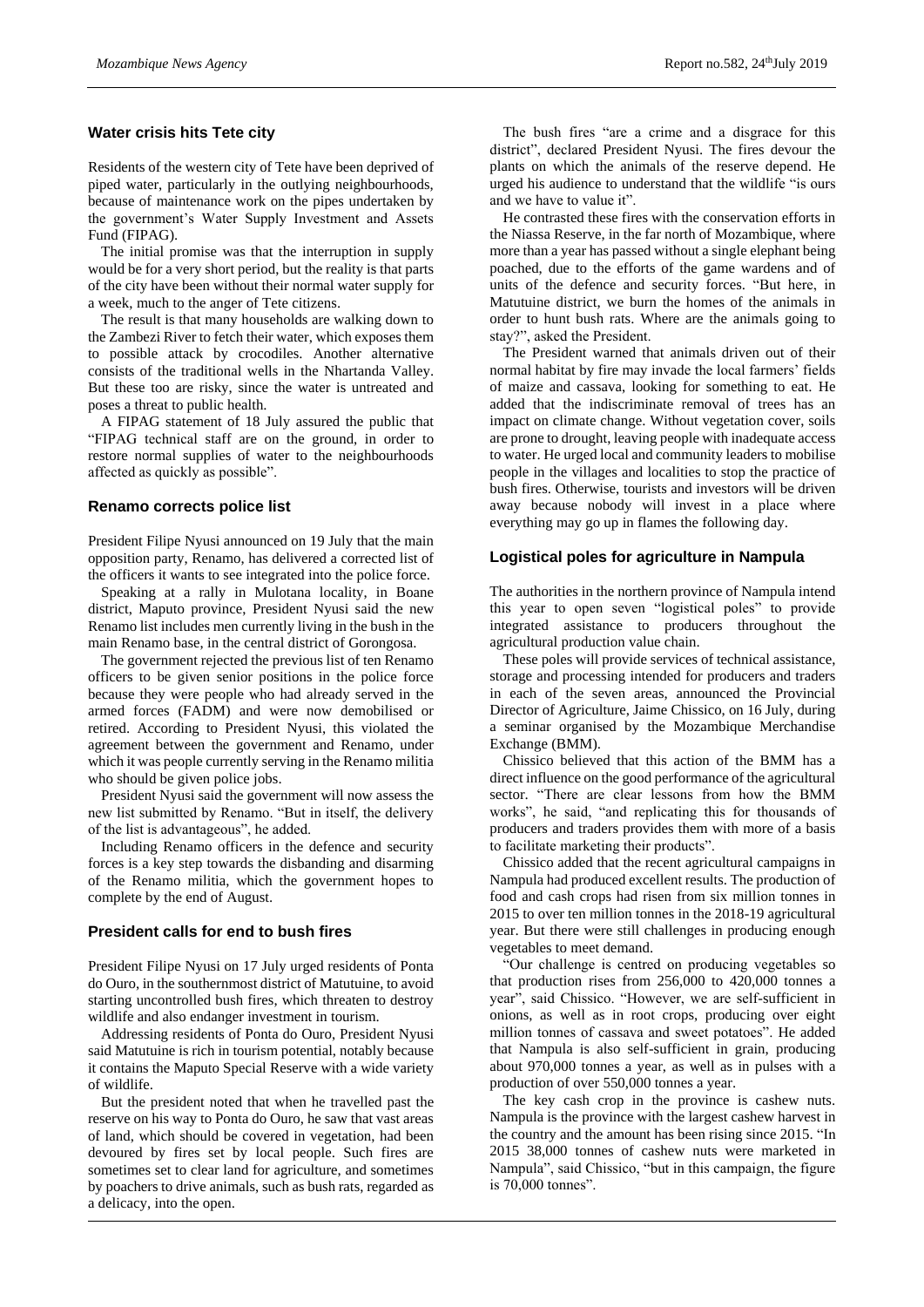## **Over a billion Cahora Bassa shares sold**

Hidroelectrica de Cahora Bassa (HCB), the company which operates the Cahora Bassa dam on the Zambezi in the western province of Tete, found that demand for its shares was such that, in the public sale of shares that ran from 17 June to 12 July, it sold not the 2.5 per cent of its shares initially planned, but four per cent.

Speaking in Maputo at a ceremony announcing the result of the share offer, HCB chairperson Pedro Couto said the initial offer was for 686,887,315 shares. But the increased demand meant that the company added a further 412,132,389 shares to the offer.

The sale was handled through the Mozambique Stock Exchange (BVM) and resulted in 16,787 Mozambican citizens and institutions (mostly small scale individual investors) becoming HCB shareholders. "More than 16,000 Mozambicans throughout the country, from 142 of the 154 districts, and Mozambicans living in the diaspora who met the requirements, have invested in buying HCB shares", said BVM chairperson Salim Vala. "This is an operation which touched the entire country".

The unit price of a share was three meticais (about 4.8 US cents at current exchange rates). Only Mozambican individuals, companies and institutions could buy the shares. Small investors could buy a minimum of 20 shares (costing 60 meticais), and a maximum of 7,500 shares (costing 22,500 meticais). For collective investors, the minimum they were allowed to buy was 20,000 shares.

Prior to the sale, the Mozambican state-owned 92.5 per cent of the HCB shares, and the remaining 7.5 per cent was owned by the Portuguese company REN (National Energy Networks).

## **35,000 houses to be built by Chinese company**

The Housing Promotion Fund (FFH), a body supervised by the Ministry of Public Works, on 17 July signed an agreement with the Chinese company CITIC Construction, for the building of 35,000 houses throughout the country for young people and workers in the public administration.

The Minister of Public Works, Joao Machatine, announced that the work on building the houses will begin in June next year. He said that the agreement was the culmination of negotiations between the Mozambican and Chinese authorities that had lasted a year, in order to reach a partnership model with mutual advantages.

"One of the most important aspects of the discussions was the need to ensure that the price of the houses would not be greater than the target public could afford, bearing in mind the income of most young people and public servants", added Machatine.

The Minister of Youth and Sport, Nyeleti Mondlane, congratulated the two sides on reaching agreement. Access to decent housing was a key issue for young Mozambicans, she said. "This is a very good initiative for Mozambican youth", she declared. "They are clamouring for the opportunity to live in decent houses of their own".

The project will take five years to complete. 15,000 houses will be built in the southern provinces, 10,000 in the centre of the country and 10,000 in the north. Each house will cost between US\$30,000 and US\$40,000 (depending on the size), with possibilities of payment phased over a long period of time.

### **Assembly votes to criminalise child marriage**

The Mozambican parliament, the Assembly of the Republic, on 15 July voted unanimously to criminalise child marriage. Under the bill, drawn up by the Social Affairs Commission of the Assembly, any adult who marries or enters into a sexual union with a child under 18 years of age will be punished with a prison term of between eight and 12 years. No marriage will be allowed until both partners have celebrated their 18th birthday.

Any public servant who celebrates or authorises a marriage where one of the partners is under 18 may be jailed for between two and eight years. Any agent of a traditional or religious authority who consciously authorises such a marriage faces a two-year sentence.

As for those who hand over children for marriage, in exchange for payment or some material benefit, or to pay off a debt, or to comply with a promise, they can be sentenced to between two and eight years. This clause covers parents, guardians, step-parents and any other direct relative of the child concerned.

The bill eliminates a clause in the Mozambican Family Law, which allowed children to marry at the age of 16 with parental consent (even though the same law stipulates the normal minimum age for marriage as 18). This clause in the law was widely abused, and there were frequent cases of parents marrying off their daughters at a much younger age than 16.

Proponents of the bill pointed out that since 1990 Mozambique has been a signatory of the United Nations Convention on the Rights of the Child, which defines a child as any human being under the age of 18. Furthermore, the African Charter on the Rights and Welfare of the Child states that countries signing the Charter must take legal measure to eliminate marriage, or promises of marriage, where one of the partners is under 18.

Danilo Teixeira, a deputy of the ruling Frelimo Party, noted that most child marriages result from an agreement between families. He called for the Mozambican legislation to be amended to bring it into line with the international undertakings Mozambique has signed.

Marriage of girls under 18, usually to much older men, was a violation of their sexual and reproductive rights, he said. "We all know that girls in child marriages stop going to school, in order to take up their new role as wives", said Teixeira. "In situations where the husbands abandon their child wives, the latter stay with the babies that result from this marriage, which implies great insecurity, both for the adolescent mother and for the baby".

Child marriage thus brings "devastating impacts on health, education, maternal and infant mortality, and the rights of thousands of Mozambican children, particularly girls", added Teixeira. Such marriages "contribute to reproducing the cycle of poverty that affects the development of the country. The girls are greatly exposed to violence, to the health risks associated with premature pregnancy and to HIV/AIDS".

The bill now goes back to committee for possible amendments. The second and final reading of the bill in the Assembly plenary will take place later this month.

This is a condensed version of the AIM daily news service - for details contact pfauvet@live.com

\_\_\_\_\_\_\_\_\_\_\_\_\_\_\_\_\_\_\_\_\_\_\_\_\_\_\_\_\_\_\_\_\_\_\_\_\_\_\_\_\_\_\_\_\_\_\_